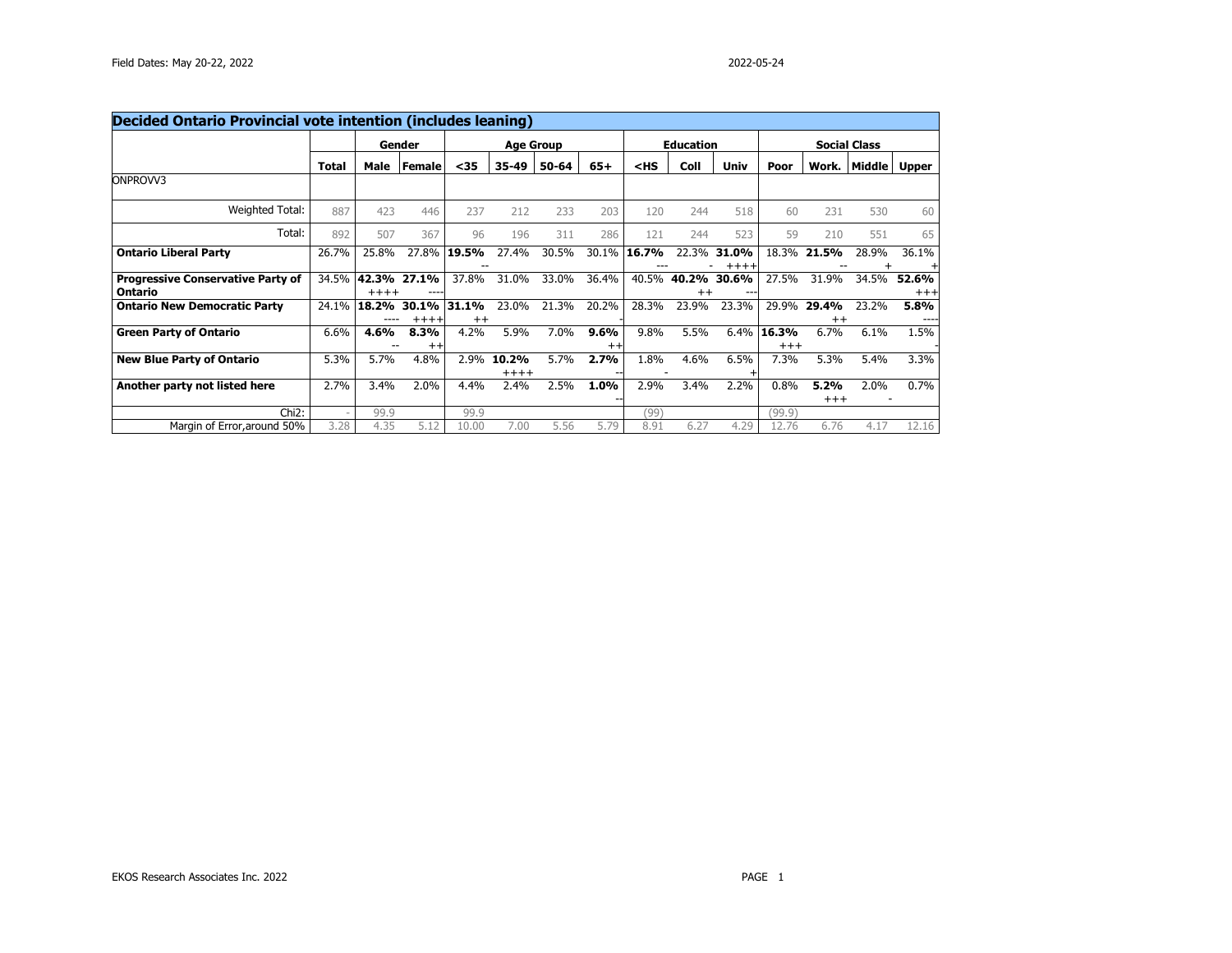| <b>Ontario Provincial vote intention (includes leaning)</b> |              |                  |                 |                  |                  |           |                 |                  |         |             |                     |                  |                 |                     |
|-------------------------------------------------------------|--------------|------------------|-----------------|------------------|------------------|-----------|-----------------|------------------|---------|-------------|---------------------|------------------|-----------------|---------------------|
|                                                             |              |                  | Gender          | <b>Age Group</b> |                  |           |                 | <b>Education</b> |         |             | <b>Social Class</b> |                  |                 |                     |
|                                                             | <b>Total</b> | Male             | Female          | $35$             | 35-49            | $50 - 64$ | $65+$           | $<$ HS           | Coll    | Univ        | Poor                | Work.            | <b>Middle</b>   | <b>Upper</b>        |
| ONPROVV4                                                    |              |                  |                 |                  |                  |           |                 |                  |         |             |                     |                  |                 |                     |
| Weighted Total:                                             | 945          | 449              | 473             | 251              | 225              | 245       | 216             | 130              | 259     | 548         | 71                  | 248              | 551             | 63                  |
| Total:                                                      | 948          | 533              | 392             | 103              | 207              | 327       | 304             | 129              | 257     | 553         | 68                  | 225              | 574             | 69                  |
| <b>Ontario Liberal Party</b>                                | 25.1%        | 24.3%            | 26.2%           | 18.4%            | 25.8%            | 28.9%     | 28.2%           | 15.5%            | 21.1%   | 29.3%       | 15.6%               | 20.0%            | 27.7%           | 33.9%               |
|                                                             |              |                  |                 |                  |                  |           |                 |                  |         | $++++$      |                     |                  | $^{\mathrm{+}}$ |                     |
| <b>Progressive Conservative Party of</b><br>Ontario         | 32.4%        | 39.9%<br>$+++++$ | 25.5%           | 35.6%            | 29.3%            | 31.3%     | 34.1%           | 37.5%            | $^{++}$ | 38.0% 29.0% | 23.5%               | 29.6%            | 33.2%           | 49.4%<br>$^{+ + +}$ |
| <b>Ontario New Democratic Party</b>                         | 22.6%        | 17.1%<br>----    | 28.3%<br>$++++$ | 29.3%<br>$^{++}$ | 21.7%            | 20.2%     | 18.9%           | 26.2%            | 22.5%   | 22.0%       | 25.5%               | 27.3%<br>$^{++}$ | 22.3%           | 5.4%<br>---         |
| <b>Green Party of Ontario</b>                               | 6.2%         | 4.3%             | 7.8%<br>$^{++}$ | 3.9%             | 5.6%             | 6.6%      | 9.0%<br>$^{++}$ | 9.1%             | 5.2%    | 6.0%        | 13.9%<br>$^{+++}$   | 6.2%             | 5.8%            | 1.4%                |
| <b>New Blue Party of Ontario</b>                            | 5.0%         | 5.3%             | 4.5%            | 2.7%             | 9.6%<br>$+++++$  | 5.4%      | 2.5%            | 1.7%             | 4.4%    | 6.2%        | 6.2%                | 5.0%             | 5.2%            | 3.1%                |
| Another party not listed here                               | 2.6%         | 3.2%             | 1.9%            | 4.2%             | 2.3%             | 2.3%      | $0.9\%$         | 2.7%             | 3.2%    | 2.1%        | 0.6%                | 4.8%<br>$^{+++}$ | 1.9%            | 0.7%                |
| <b>Undecided</b>                                            | 4.9%         | 4.8%             | 5.0%            | 4.3%             | 4.5%             | 4.4%      | 6.1%            | 4.9%             | 4.9%    | 4.6%        | 10.3%<br>$^{++}$    | 5.6%             | 3.6%            | 4.4%                |
| Not eligible to vote                                        | 0.3%         | 0.2%             | 0.3%            | 0.0%             | 1.2%<br>$^{+++}$ | $0.0\%$   | 0.0%            | 0.0%             | 0.0%    | 0.5%        | 0.0%                | 1.1%<br>$^{+++}$ | 0.0%            | 0.0%                |
| Skip                                                        | 1.0%         | 0.8%             | 0.4%            | 1.6%             | 0.0%             | 0.8%      | 0.2%            | 2.4%             | 0.8%    | 0.3%        | 4.4%                | 0.4%             | 0.3%            | 1.6%                |
| Chi <sub>2</sub> :                                          | $\sim$       | (99.9)           |                 | (99.9)           |                  |           |                 | (95)             |         |             | (99.9)              |                  |                 |                     |
| Margin of Error, around 50%                                 | 3.18         | 4.24             | 4.95            | 9.66             | 6.81             | 5.42      | 5.62            | 8.63             | 6.11    | 4.17        | 11.88               | 6.53             | 4.09            | 11.80               |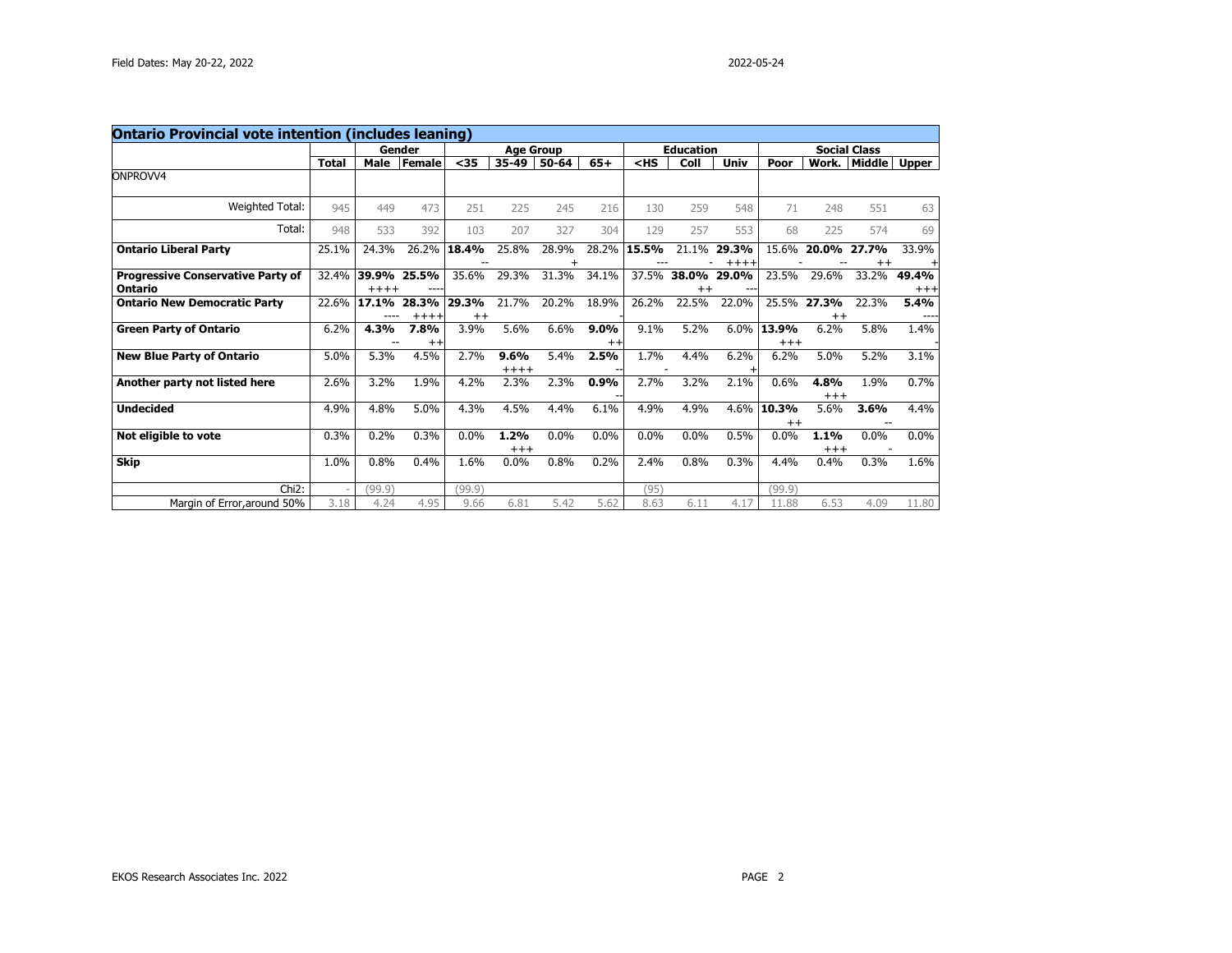| Overall, would you say you have a favourable or unfavourable view of the following people? First, Doug Ford,<br>Premier of Ontario and leader of the Progressive Conservative Party of Ontario. |                          |                  |                 |       |       |                  |                   |                  |                  |                  |                 |       |                     |                 |
|-------------------------------------------------------------------------------------------------------------------------------------------------------------------------------------------------|--------------------------|------------------|-----------------|-------|-------|------------------|-------------------|------------------|------------------|------------------|-----------------|-------|---------------------|-----------------|
|                                                                                                                                                                                                 |                          |                  | Gender          |       |       | <b>Age Group</b> |                   |                  | <b>Education</b> |                  |                 |       | <b>Social Class</b> |                 |
|                                                                                                                                                                                                 | Total                    | Male             | Female          | $35$  | 35-49 | 50-64            | $65+$             | $<$ HS           | Coll             | Univ             | Poor            |       | Work.   Middle      | Upper           |
| <b>FAVFORD</b>                                                                                                                                                                                  |                          |                  |                 |       |       |                  |                   |                  |                  |                  |                 |       |                     |                 |
| Weighted Total:                                                                                                                                                                                 | 953                      | 451              | 479             | 256   | 227   | 247              | 216               | 135              | 259              | 550              | 72              | 248   | 558                 | 63              |
| Total:                                                                                                                                                                                          | 953                      | 535              | 394             | 104   | 209   | 329              | 304               | 131              | 257              | 556              | 70              | 225   | 577                 | 69              |
| <b>Unfavourable</b>                                                                                                                                                                             | 52.6%                    | 45.1%            | 59.3%<br>$++++$ | 55.4% | 56.1% | 49.2%            | 49.6%             | 37.3%            | 47.4%            | 59.0%<br>$+++++$ | 44.4%           | 55.4% | 53.3%               | 47.1%           |
| <b>Neutral</b>                                                                                                                                                                                  | 22.3%                    | 22.8%            | 22.3%           | 21.9% | 24.7% | 22.7%            | 19.9%             | 28.2%            | 23.9%            | 20.1%            | 24.6%           | 21.1% | 22.8%               | 20.0%           |
| <b>Favourable</b>                                                                                                                                                                               | 23.1%                    | 30.7%<br>$+++++$ | 16.3%<br>----   | 20.0% | 17.8% | 26.0%            | 29.4%<br>$^{+++}$ | 30.4%<br>$^{++}$ |                  | 27.3% 19.3%      | 23.2%           | 22.7% | 22.9%               | 26.9%           |
| Not familiar with this person                                                                                                                                                                   | 1.0%                     | 0.4%             | 1.4%            | 1.5%  | 0.0%  | 2.2%<br>$^{++}$  | 0.3%              | 1.8%             | 0.6%             | 1.1%             | 3.4%<br>$^{++}$ | 0.4%  | 0.5%                | 6.0%<br>$+++++$ |
| Skip                                                                                                                                                                                            | 1.0%                     | 1.1%             | 0.6%            | 1.2%  | 1.3%  | 0.0%             | 0.8%              | 2.3%             | 0.8%             | 0.5%             | 4.3%            | 0.4%  | 0.5%                | $0.0\%$         |
| Chi:                                                                                                                                                                                            | $\overline{\phantom{a}}$ | (99.9)           |                 | (95)  |       |                  |                   | (99.9)           |                  |                  | (99)            |       |                     |                 |
| Margin of Error, around 50%                                                                                                                                                                     | 3.17                     | 4.24             | 4.94            | 9.61  | 6.78  | 5.40             | 5.62              | 8.56             | 6.11             | 4.16             | 11.71           | 6.53  | 4.08                | 11.80           |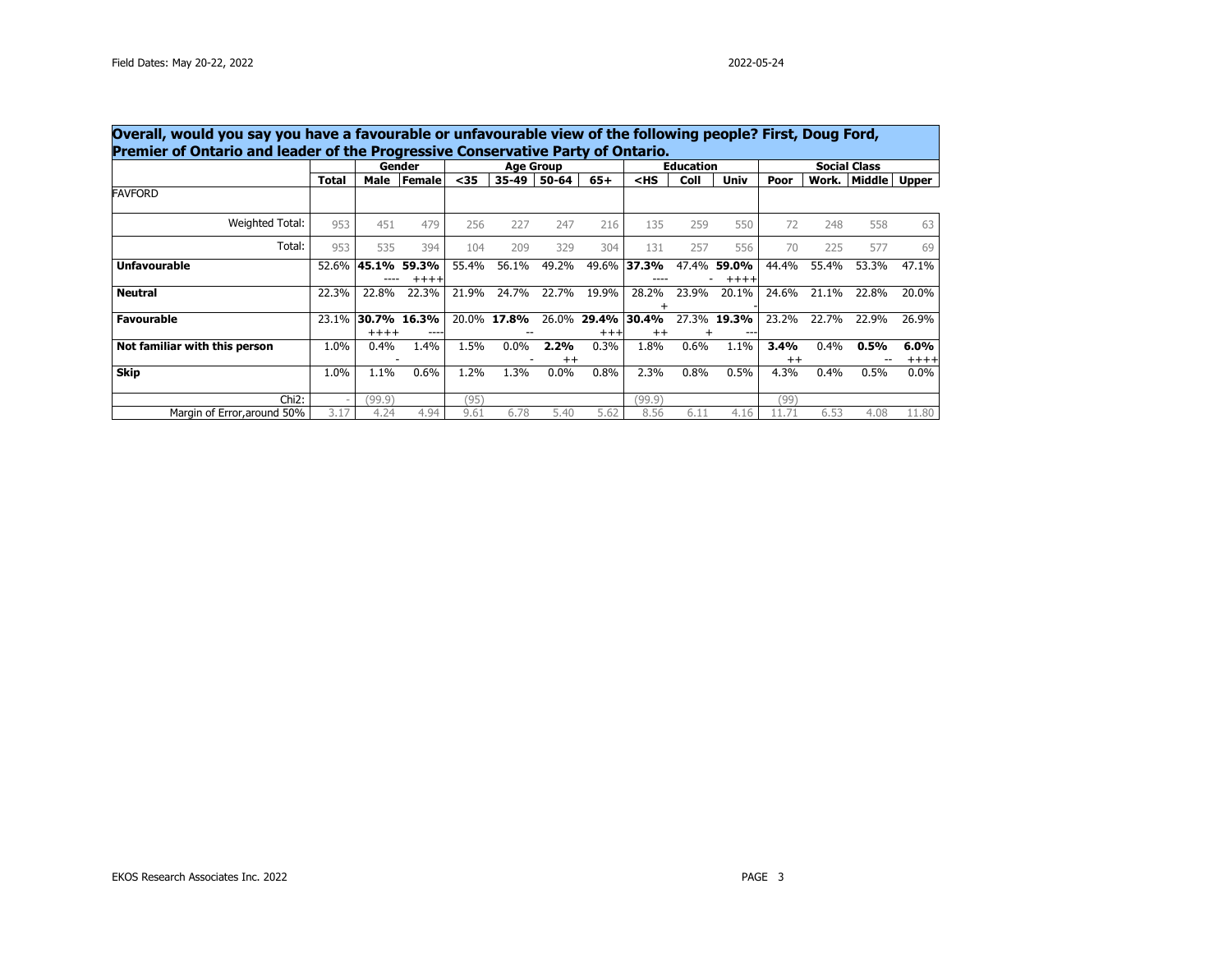| Next, Andrea Horwath, leader of the Official Opposition in Ontario and leader of the New Democratic Party of<br>Ontario. |              |         |                   |           |       |                  |       |                  |           |       |                  |                  |                     |         |
|--------------------------------------------------------------------------------------------------------------------------|--------------|---------|-------------------|-----------|-------|------------------|-------|------------------|-----------|-------|------------------|------------------|---------------------|---------|
|                                                                                                                          |              |         | Gender            |           |       | <b>Age Group</b> |       |                  | Education |       |                  |                  | <b>Social Class</b> |         |
|                                                                                                                          | <b>Total</b> | Male    | <b>Female</b>     | $35$      | 35-49 | 50-64            | $65+$ | $<$ HS           | Coll      | Univ  | Poor             |                  | Work.   Middle      | Upper   |
| <b>FAVHORWA</b>                                                                                                          |              |         |                   |           |       |                  |       |                  |           |       |                  |                  |                     |         |
| Weighted Total:                                                                                                          | 953          | 451     | 479               | 256       | 227   | 247              | 216   | 135              | 259       | 550   | 72               | 248              | 558                 | 63      |
| Total:                                                                                                                   | 953          | 535     | 394               | 104       | 209   | 329              | 304   | 131              | 257       | 556   | 70               | 225              | 577                 | 69      |
| <b>Unfavourable</b>                                                                                                      | 44.4%        | $+++++$ | 53.7% 35.4%       | 41.0%     | 45.6% | 47.0%            | 44.7% | 37.8%            | 44.7%     | 46.0% | 29.6%            | 50.6%<br>$^{++}$ | 42.8%               | 53.1%   |
| <b>Neutral</b>                                                                                                           | 28.5%        | 24.8%   | 33.1%<br>$^{+++}$ | 31.2%     | 28.9% | 26.4%            | 28.3% | 36.1%<br>$^{++}$ | 31.1%     | 25.6% | 23.2%            | 26.4%            | 30.7%<br>$^{+}$     | 25.7%   |
| <b>Favourable</b>                                                                                                        | 22.2%        | 16.6%   | 27.2%<br>$+++$    | 20.7%     | 20.8% | 21.9%            | 24.9% | 17.5%            | 21.0%     | 23.9% | 27.7%            | 19.1%            | 23.6%               | 15.3%   |
| Not familiar with this person                                                                                            | 3.6%         | 3.8%    | 3.2%              | 5.9%<br>+ | 2.9%  | 3.9%             | 1.3%  | 5.8%             | 2.5%      | 3.6%  | 15.3%<br>$+++++$ | 3.6%             | 1.9%                | $6.0\%$ |
| Skip                                                                                                                     | 1.3%         | 1.2%    | 1.1%              | 1.2%      | 1.8%  | 0.7%             | 0.8%  | 2.8%             | 0.8%      | 0.9%  | 4.3%             | 0.4%             | 1.0%                | $0.0\%$ |
| Chi:                                                                                                                     | $\sim$       | 99.9    |                   |           |       |                  |       | (90)             |           |       | (99.9)           |                  |                     |         |
| Margin of Error, around 50%                                                                                              | 3.17         | 4.24    | 4.94              | 9.61      | 6.78  | 5.40             | 5.62  | 8.56             | 6.11      | 4.16  | 11.71            | 6.53             | 4.08                | 11.80   |